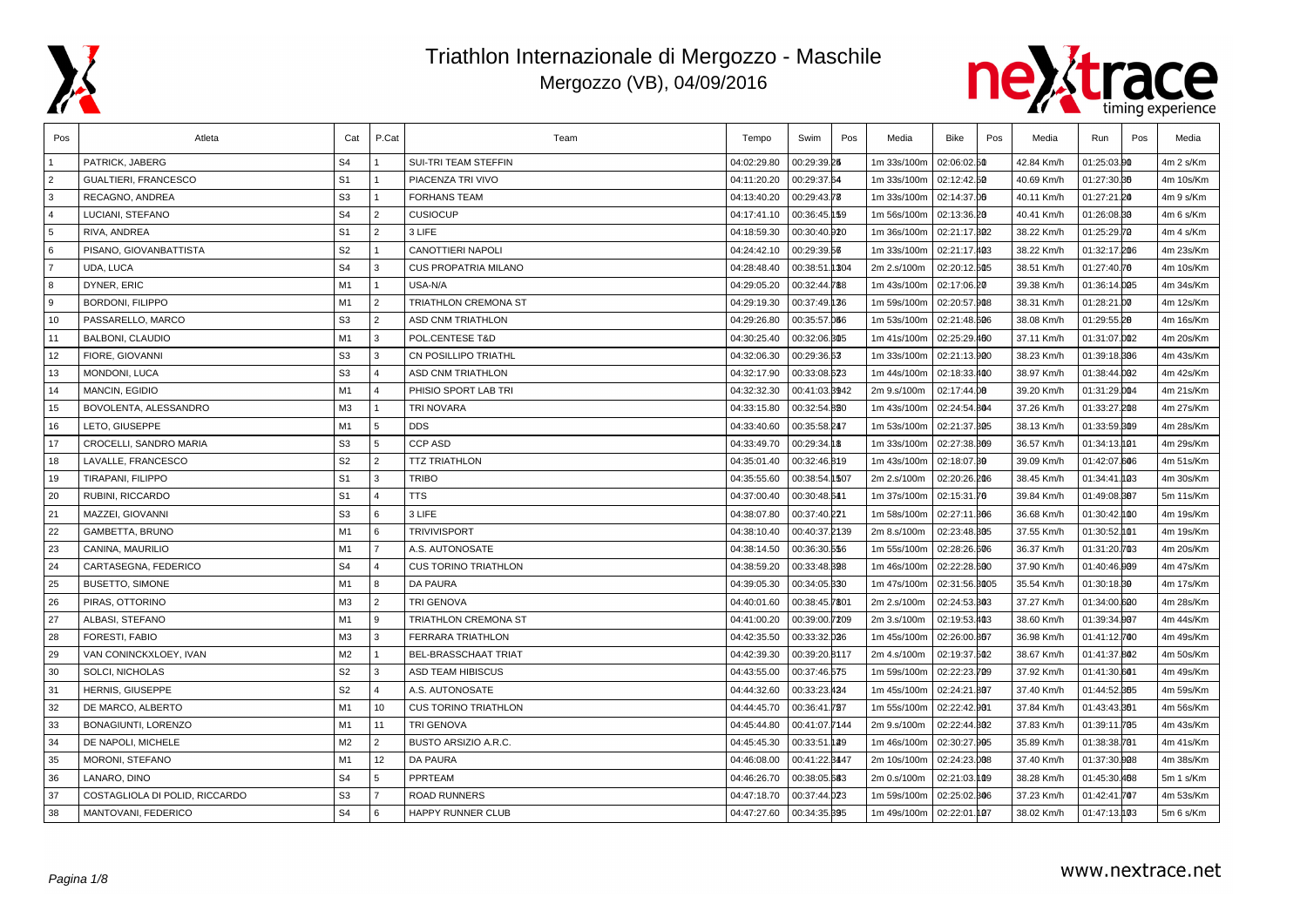



| 39 | MARZOCCHI, DAVIDE           | M1             | 13             | <b>POL.CENTESE T&amp;D</b>  | 04:47:32.70 | 00:38:43.998  | 2m 2.s/100m | 02:25:25.808  | 37.13 Km/h | 01:41:38.203  | 4m 50s/Km |
|----|-----------------------------|----------------|----------------|-----------------------------|-------------|---------------|-------------|---------------|------------|---------------|-----------|
| 40 | PANARELLA, FRANCESCO        | S <sub>4</sub> | $\overline{7}$ | <b>CN POSILLIPO TRIATHL</b> | 04:48:29.70 | 00:32:14.476  | 1m 41s/100m | 02:31:31.9003 | 35.63 Km/h | 01:42:46.008  | 4m 53s/Km |
| 41 | ANTONINI, MASSIMO           | M <sub>1</sub> | 14             | NJOY TRI VA                 | 04:49:13.90 | 00:37:58.508  | 1m 59s/100m | 02:20:31.407  | 38.42 Km/h | 01:48:11.001  | 5m 9 s/Km |
| 42 | ZECCHINA, STEFANO           | M <sub>1</sub> | 15             | S.S.D. SCHIANTARELLI        | 04:49:27.30 | 00:35:45.203  | 1m 52s/100m | 02:28:19.204  | 36.40 Km/h | 01:42:49.809  | 4m 53s/Km |
| 43 | TRESOLDI, LUCA              | M <sub>1</sub> | 16             | <b>DA PAURA</b>             | 04:49:43.30 | 00:33:28.805  | 1m 45s/100m | 02:41:07.2085 | 33.51 Km/h | 01:32:12.805  | 4m 23s/Km |
| 44 | BERTOLA, CORRADO            | M <sub>2</sub> | 3              | <b>CASSINIS TEAM</b>        | 04:50:09.10 | 00:43:13.4387 | 2m 16s/100m | 02:22:14.608  | 37.96 Km/h | 01:41:52.004  | 4m 51s/Km |
| 45 | <b>GHINSELLI, ALBERTO</b>   | M1             | 17             | <b>DA PAURA</b>             | 04:50:17.80 | 00:35:11.189  | 1m 51s/100m | 02:28:16.503  | 36.42 Km/h | 01:44:02.663  | 4m 57s/Km |
| 46 | CINARELLI, DANILO           | M <sub>2</sub> | $\overline{4}$ | <b>TRI GENOVA</b>           | 04:50:19.40 | 00:35:45.864  | 1m 52s/100m | 02:35:08.1024 | 34.80 Km/h | 01:37:16.407  | 4m 37s/Km |
| 47 | MONTANI, GIORGIO            | M3             | $\overline{4}$ | <b>TRI NOVARA</b>           | 04:51:21.70 | 00:46:58.4239 | 2m 28s/100m | 02:25:55.966  | 37.00 Km/h | 01:35:14.804  | 4m 32s/Km |
| 48 | VINCENZI, ALESSANDRO        | S <sub>3</sub> | 8              | <b>CASSINIS TEAM</b>        | 04:51:38.60 | 00:37:45.274  | 1m 59s/100m | 02:26:05.568  | 36.96 Km/h | 01:45:52.602  | 5m 2 s/Km |
| 49 | CASO, MARCO                 | M <sub>1</sub> | 18             | A.S. VIRTUS                 | 04:51:41.90 | 00:40:25.5037 | 2m 7.s/100m | 02:28:55.583  | 36.26 Km/h | 01:39:11.204  | 4m 43s/Km |
| 50 | DALEDO, LUCA                | S <sub>4</sub> | 8              | HAPPY RUNNER CLUB           | 04:52:47.60 | 00:38:03.281  | 2m 0.s/100m | 02:26:56.203  | 36.75 Km/h | 01:45:41.001  | 5m 1 s/Km |
| 51 | <b>BINETTI, MARCO</b>       | S <sub>4</sub> | 9              | A.S.D. TORINO TRIATH        | 04:53:11.00 | 00:38:06.184  | 2m 0.s/100m | 02:25:45.564  | 37.04 Km/h | 01:46:42.809  | 5m 4 s/Km |
| 52 | MARINO, ALESSANDRO          | S <sub>2</sub> | 5              | ASD TEAM HIBISCUS           | 04:53:20.30 | 00:40:14.0233 | 2m 7.s/100m | 02:25:05.607  | 37.21 Km/h | 01:46:16.165  | 5m 3 s/Km |
| 53 | DE NICOLA, ANGELO QUINTILIO | M <sub>1</sub> | 19             | <b>DIMENSIONE SPORT</b>     | 04:53:37.30 | 00:41:07.5943 | 2m 9.s/100m | 02:24:55.805  | 37.26 Km/h | 01:45:01.007  | 5m 0 s/Km |
| 54 | RUSMINI, MASSIMO            | M4             | $\vert$ 1      | RHO TRIATHLON CLUB          | 04:54:37.30 | 00:38:52.7706 | 2m 2.s/100m | 02:26:48.802  | 36.78 Km/h | 01:46:11.564  | 5m 3 s/Km |
| 55 | AVIDANO, GIANMARIO          | S <sub>2</sub> | 6              | NJOY TRI VA                 | 04:54:45.70 | 00:36:26.953  | 1m 55s/100m | 02:29:39.000  | 36.08 Km/h | 01:46:03.463  | 5m 2 s/Km |
| 56 | PISTILLI, GIANLUCA          | S <sub>4</sub> | 10             | <b>DUEMMECORSE</b>          | 04:54:55.40 | 00:34:31.583  | 1m 49s/100m | 02:24:25.801  | 37.39 Km/h | 01:54:00.6017 | 5m 25s/Km |
| 57 | MEREU. DIEGO                | S <sub>2</sub> | $\overline{7}$ | F.I.TRI.                    | 04:55:51.10 | 00:31:59.174  | 1m 41s/100m | 02:32:50.9013 | 35.33 Km/h | 01:49:17.289  | 5m 12s/Km |
| 58 | <b>VECCHIONI, LEONARDO</b>  | S <sub>3</sub> | 9              | <b>VENUS TRIATHLON</b>      | 04:56:28.20 | 00:38:50.6702 | 2m 2.s/100m | 02:31:24.1001 | 35.66 Km/h | 01:44:00.092  | 4m 57s/Km |
| 59 | LOCCI, VALENTINO            | M2             | 5              | POL.CENTESE T&D             | 04:56:38.40 | 00:39:37.7123 | 2m 5.s/100m | 02:24:23.909  | 37.40 Km/h | 01:49:05.486  | 5m 11s/Km |
| 60 | ELETTI, GIULIO              | M <sub>1</sub> | 20             | SPORT 64                    | 04:56:58.20 | 00:29:55.88   | 1m 34s/100m | 02:20:04.604  | 38.55 Km/h | 02:04:20.3060 | 5m 55s/Km |
| 61 | MELLANO, SIMONE ROBERTO     | S <sub>4</sub> | 11             | <b>TRIVIVISPORT</b>         | 04:57:16.50 | 00:42:29.6875 | 2m 14s/100m | 02:19:18.101  | 38.76 Km/h | 01:52:24.8008 | 5m 21s/Km |
| 62 | PEPE, MAURO                 | S <sub>4</sub> | 12             | <b>SAMVERGA TRI</b>         | 04:57:22.70 | 00:31:08.912  | 1m 38s/100m | 02:32:30.0011 | 35.40 Km/h | 01:51:38.3001 | 5m 18s/Km |
| 63 | MANZOLI, VILLIAM MICHELE    | M <sub>3</sub> | 5              | <b>VTT</b>                  | 04:57:26.70 | 00:43:10.1885 | 2m 16s/100m | 02:37:54.1056 | 34.19 Km/h | 01:33:17.607  | 4m 26s/Km |
| 64 | CORRADINI, DANIELE          | S <sub>3</sub> | 10             | <b>GALILEO TRIATHLON</b>    | 04:57:30.00 | 00:36:08.181  | 1m 54s/100m | 02:37:23.6047 | 34.31 Km/h | 01:41:57.605  | 4m 51s/Km |
| 65 | LOCARNO, FABIO              | M2             | 6              | A.S. AUTONOSATE             | 04:57:37.00 | 00:40:50.1641 | 2m 8.s/100m | 02:23:47.904  | 37.55 Km/h | 01:50:34.197  | 5m 15s/Km |
| 66 | APPENDINO, ANDREA           | S <sub>3</sub> | 11             | <b>TRIVIVISPORT</b>         | 04:57:50.90 | 00:45:58.5225 | 2m 25s/100m | 02:34:18.9020 | 34.99 Km/h | 01:34:22.702  | 4m 29s/Km |
| 67 | CONSONNI, LORENZO           | M <sub>3</sub> | 6              | <b>IRONLARIOTRIATH</b>      | 04:58:24.40 | 00:38:38.895  | 2m 1.s/100m | 02:30:22.203  | 35.91 Km/h | 01:45:31.269  | 5m 1 s/Km |
| 68 | PEDRONI, NICOLA             | S <sub>4</sub> | 13             | <b>CUS BRESCIA</b>          | 04:58:34.80 | 00:36:42.558  | 1m 55s/100m | 02:32:03.9006 | 35.51 Km/h | 01:46:55.401  | 5m 5 s/Km |
| 69 | DIRANI, ANDREA              | M <sub>1</sub> | 21             | POL.CENTESE T&D             | 04:58:52.80 | 00:40:22.1736 | 2m 7.s/100m | 02:25:40.202  | 37.07 Km/h | 01:50:01.803  | 5m 14s/Km |
| 70 | COPPINI, FRANCO             | M3             | $\overline{7}$ | <b>CUSIOCUP</b>             | 04:58:58.00 | 00:38:00.499  | 2m 0.s/100m | 02:28:04.602  | 36.47 Km/h | 01:50:24.706  | 5m 15s/Km |
| 71 | LAZZARO, MARIO              | S <sub>4</sub> | 14             | PROMOVENTURINA              | 04:59:33.20 | 00:38:35.391  | 2m 1.s/100m | 02:30:52.5000 | 35.79 Km/h | 01:46:52.000  | 5m 5 s/Km |
| 72 | TULLI, EMANUELE             | M <sub>1</sub> | 22             | RASCHIANI TRI PAVESE        | 05:00:12.00 | 00:41:40.2552 | 2m 11s/100m | 02:32:05.5007 | 35.50 Km/h | 01:43:41.860  | 4m 56s/Km |
| 73 | MALNATI, GIORGIO            | M2             | $\overline{7}$ | <b>IRONMAX TEAM</b>         | 05:00:25.40 | 00:37:05.763  | 1m 57s/100m | 02:21:30.204  | 38.16 Km/h | 01:59:08.1041 | 5m 40s/Km |
| 74 | RANCATI, MARCO              | S <sub>3</sub> | 12             | NJOY TRI VA                 | 05:01:12.70 | 00:42:25.5573 | 2m 13s/100m | 02:23:22.903  | 37.66 Km/h | 01:53:07.0011 | 5m 23s/Km |
| 75 | MENTO, GIUSEPPE             | M <sub>3</sub> | 8              | <b>AVIA PERVIA</b>          | 05:01:48.20 | 00:42:50.7478 | 2m 15s/100m | 02:38:02.5059 | 34.17 Km/h | 01:37:36.609  | 4m 38s/Km |
| 76 | NEGRETTO, PAOLO             | M1             | 23             | <b>VALBOSSA TRIATHLON</b>   | 05:02:10.30 | 00:38:27.990  | 2m 1.s/100m | 02:27:13.567  | 36.68 Km/h | 01:53:50.3015 | 5m 25s/Km |
| 77 | DALL'OMO, FABIO             | M <sub>3</sub> | 9              | <b>VENEZIA TRATHLON</b>     | 05:02:20.80 | 00:38:35.692  | 2m 1.s/100m | 02:28:29.808  | 36.36 Km/h | 01:52:26.7009 | 5m 21s/Km |
| 78 | ODDO, ROBERTO GIOVANNI      | S <sub>4</sub> | 15             | A.S.D. VARESE TRIATH        | 05:02:33.60 | 00:34:11.321  | 1m 47s/100m | 02:30:26.204  | 35.89 Km/h | 01:56:03.0029 | 5m 31s/Km |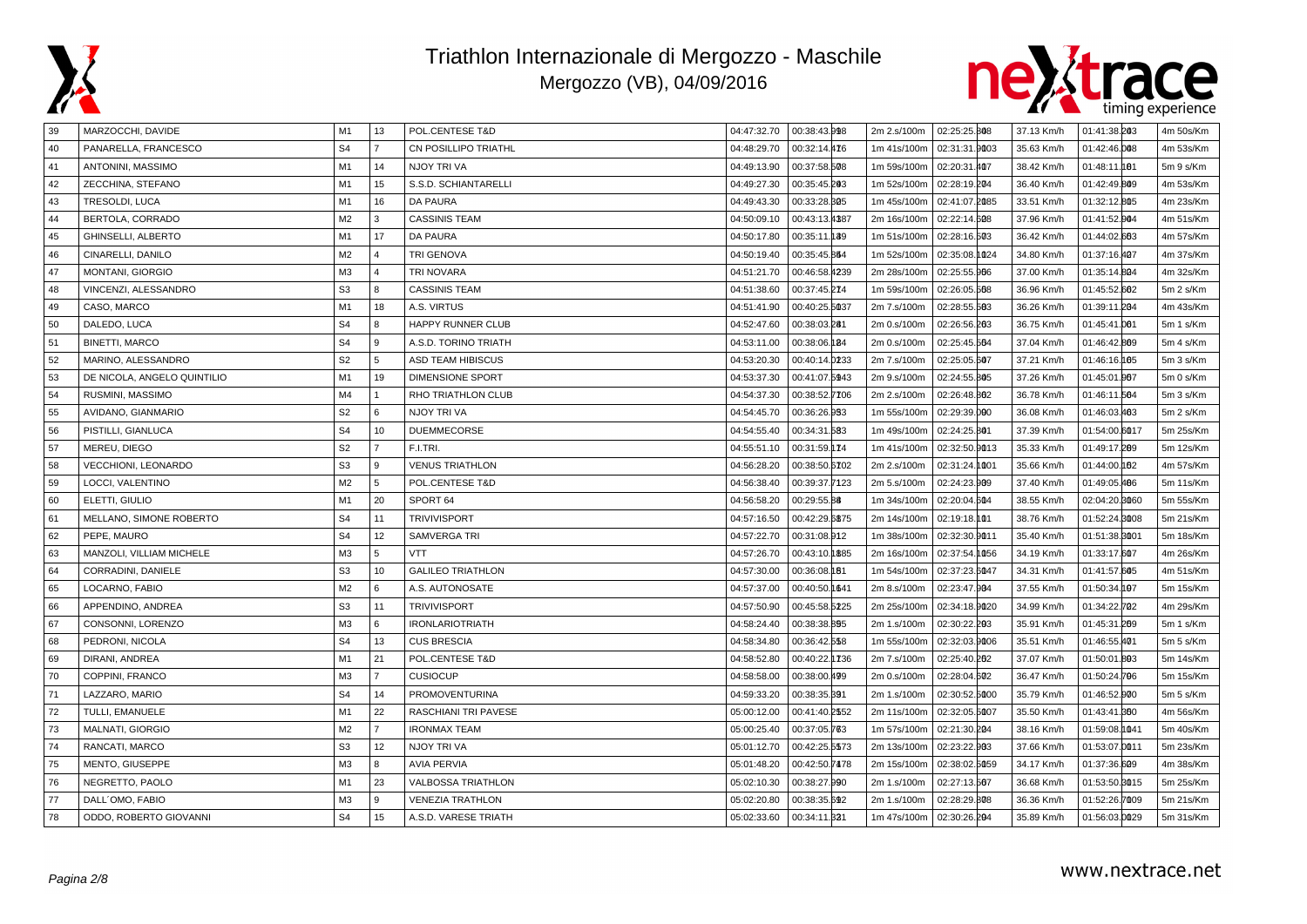



| 79  | KRANAWETTER, WERNER        | S <sub>2</sub> | 8              | AUT-1 RAIKA TTC INN.      | 05:02:35.50 | 00:29:35.02   | 1m 33s/100m   02:25:26.909 |               | 37.13 Km/h | 02:06:09.8067     | 6m 0 s/Km |
|-----|----------------------------|----------------|----------------|---------------------------|-------------|---------------|----------------------------|---------------|------------|-------------------|-----------|
| 80  | MASCHERPA, ACHILLE         | M <sub>4</sub> | $\overline{2}$ | PIACENZA TRI VIVO         | 05:03:14.10 | 00:38:51.7905 | 2m 2.s/100m                | 02:25:32.561  | 37.10 Km/h | 01:55:39.2026     | 5m 30s/Km |
| 81  | SCHIANCHI, MATTHIA         | S <sub>4</sub> | 16             | <b>DUEMMECORSE</b>        | 05:03:19.20 | 00:37:04.762  | 1m 57s/100m                | 02:28:43.001  | 36.31 Km/h | 01:55:04.0021     | 5m 28s/Km |
| 82  | LUCIONI, ENRICO            | M1             | 24             | A.S.D. VARESE TRIATH      | 05:04:03.10 | 00:38:42.797  | 2m 2.s/100m                | 02:34:15.1018 | 35.00 Km/h | 01:48:35.382      | 5m 10s/Km |
| 83  | CIRCELLI, ALESSANDRO       | S <sub>4</sub> | 17             | T.T. CESENATICO           | 05:04:28.60 | 00:39:42.4925 | 2m 5.s/100m                | 02:30:33.496  | 35.86 Km/h | 01:51:41.7002     | 5m 19s/Km |
| 84  | <b>IORILLO, ANGELO</b>     | M1             | 25             | SAMVERGA TRI              | 05:04:32.80 | 00:39:38.5624 | 2m 5.s/100m                | 02:25:52.665  | 37.02 Km/h | 01:56:02.5028     | 5m 31s/Km |
| 85  | FABBRI, MATTEO             | M <sub>1</sub> | 26             | A.S. AUTONOSATE           | 05:06:17.80 | 00:36:06.590  | 1m 53s/100m                | 02:37:44.5053 | 34.23 Km/h | 01:49:49.002      | 5m 13s/Km |
| 86  | MARTINO, FRANCESCO         | M <sub>2</sub> | 8              | S.S.D. SCHIANTARELLI      | 05:06:37.90 | 00:42:16.0070 | 2m 13s/100m                | 02:41:28.4088 | 33.44 Km/h | 01:39:10.603      | 4m 43s/Km |
| 87  | FONTANELLI, FABIO          | M1             | 27             | <b>CHIMERA TRIATHLON</b>  | 05:07:02.30 | 00:38:26.088  | 2m 1.s/100m                | 02:27:16.608  | 36.66 Km/h | 01:58:41.2039     | 5m 39s/Km |
| 88  | NICOLOSI, MASSIMO          | S <sub>2</sub> | $\mathbf{q}$   | <b>ANDORA TRI</b>         | 05:08:04.40 | 00:39:19.8416 | 2m 4.s/100m                | 02:26:25.800  | 36.88 Km/h | 01:59:31.0042     | 5m 41s/Km |
| 89  | BOLCATO, ALBERTO           | M <sub>3</sub> | 10             | F.I.TRI.                  | 05:08:08.90 | 00:42:30.3977 | 2m 14s/100m                | 02:44:33.6008 | 32.81 Km/h | 01:38:29.800      | 4m 41s/Km |
| 90  | ZANETTA, NICOLO            | M <sub>2</sub> | 9              | TRI TEAM BRIANZA          | 05:08:51.20 | 00:44:54.5210 | 2m 21s/100m                | 02:34:44.6022 | 34.89 Km/h | 01:46:19.566      | 5m 3 s/Km |
| 91  | TIEZZI, ROBERTO            | M <sub>2</sub> | 10             | <b>ROAD RUNNERS</b>       | 05:09:24.10 | 00:42:15.4768 | 2m 13s/100m                | 02:37:36.2050 | 34.26 Km/h | 01:47:08.802      | 5m 6 s/Km |
| 92  | CALEGARI, MICHELE          | M <sub>2</sub> | 11             | RHO TRIATHLON CLUB        | 05:09:46.70 | 00:37:56.127  | 1m 59s/100m                | 02:44:28.9007 | 32.83 Km/h | 01:44:56.066      | 4m 59s/Km |
| 93  | MANZOTTI, ANDREA           | S <sub>3</sub> | 13             | HAPPY RUNNER CLUB         | 05:09:49.90 | 00:40:31.9438 | 2m 7.s/100m                | 02:37:14.2043 | 34.34 Km/h | 01:49:22.200      | 5m 12s/Km |
| 94  | <b>GORETTI, CHRISTIAN</b>  | M <sub>2</sub> | 12             | F.I.TRI.                  | 05:10:30.80 | 00:36:56.601  | 1m 56s/100m                | 02:28:50.582  | 36.28 Km/h | 02:01:18.0046     | 5m 46s/Km |
| 95  | NEGRI, STEFANO             | M <sub>2</sub> | 13             | <b>DIMENSIONE SPORT</b>   | 05:10:39.00 | 00:39:56.9929 | 2m 6.s/100m                | 02:38:52.9066 | 33.99 Km/h | 01:48:45.005      | 5m 10s/Km |
| 96  | PALUMBO, RICCARDO          | S <sub>3</sub> | 14             | NJOY TRI VA               | 05:10:48.90 | 00:30:04.70   | 1m 34s/100m                | 02:41:30.7089 | 33.43 Km/h | 01:56:39.3034     | 5m 33s/Km |
| 97  | LEPORE, ENRICO             | M <sub>2</sub> | 14             | NJOY TRI VA               | 05:10:49.70 | 00:41:41.9053 | 2m 11s/100m                | 02:39:37.0073 | 33.83 Km/h | 01:46:23.867      | 5m 3 s/Km |
| 98  | PIGNA, CORRADO             | M <sub>4</sub> | 3              | <b>FORHANS TEAM</b>       | 05:11:05.80 | 00:43:07.2684 | 2m 16s/100m                | 02:29:44.401  | 36.06 Km/h | 01:55:48.4027     | 5m 30s/Km |
| 99  | MARCHI, ANTONIO            | M2             | 15             | F.I.TRI.                  | 05:11:26.00 | 00:39:05.1511 | 2m 3.s/100m                | 02:25:43.363  | 37.05 Km/h | 02:03:01.1055     | 5m 51s/Km |
| 100 | MAURI, MASSIMILIANO        | M <sub>2</sub> | 16             | <b>CASSINIS TEAM</b>      | 05:11:59.90 | 00:43:32.7992 | 2m 17s/100m                | 02:37:12.0042 | 34.35 Km/h | 01:47:58.008      | 5m 8 s/Km |
| 101 | MACIAS MOY, DIEGO MANUEL   | S <sub>4</sub> | 18             | <b>OXYGEN TRIATHLON</b>   | 05:12:03.80 | 00:35:04.258  | 1m 50s/100m                | 02:39:27.5071 | 33.86 Km/h | 01:55:24.1024     | 5m 29s/Km |
| 102 | COMO, FRANCESCO            | M <sub>1</sub> | 28             | TRITEAMTRAPANI            | 05:12:35.60 | 00:43:48.9695 | 2m 18s/100m                | 02:31:31.6002 | 35.63 Km/h | 01:53:43.6013     | 5m 24s/Km |
| 103 | <b>BERNARDI, STEFANO</b>   | S <sub>4</sub> | 19             | <b>VALBOSSA TRIATHLON</b> | 05:12:57.90 | 00:45:19.0813 | 2m 23s/100m                | 02:35:45.9030 | 34.67 Km/h | 01:49:13.888      | 5m 12s/Km |
| 104 | POTENZA, GIANCARLO         | M <sub>2</sub> | 17             | HAPPY RUNNER CLUB         | 05:13:08.60 | 00:42:28.4874 | 2m 14s/100m                | 02:34:47.9023 | 34.88 Km/h | 01:50:22.205      | 5m 15s/Km |
| 105 | <b>GHIDONI, ANDREA</b>     | M1             | 29             | <b>ROAD RUNNERS</b>       | 05:13:13.40 | 00:41:45.6457 | 2m 11s/100m                | 02:39:21.5070 | 33.88 Km/h | 01:49:41.201      | 5m 13s/Km |
| 106 | ZIPOLI CAIANI, LORENZO     | M <sub>3</sub> | 11             | <b>ROAD RUNNERS</b>       | 05:13:40.80 | 00:36:50.200  | 1m 56s/100m                | 02:32:43.4012 | 35.35 Km/h | 02:00:17.<br>ho44 | 5m 43s/Km |
| 107 | GUAZZALOCA, MARCO          | M3             | 12             | POL.CENTESE T&D           | 05:13:42.40 | 00:38:15.086  | 2m 0.s/100m                | 02:37:11.4041 | 34.35 Km/h | 01:56:16.0033     | 5m 32s/Km |
| 108 | TODI, MAURO                | M <sub>4</sub> | $\Delta$       | <b>ZONA CAMBIO</b>        | 05:14:16.10 | 00:37:08.665  | 1m 57s/100m                | 02:28:24.605  | 36.38 Km/h | 02:05:49.8066     | 5m 59s/Km |
| 109 | MARINO, RICCARDO           | M1             | 30             | SAI FRECCE BIANCHE        | 05:14:31.00 | 00:50:33.7262 | 2m 39s/100m                | 02:28:36.209  | 36.33 Km/h | 01:48:00.709      | 5m 8 s/Km |
| 110 | MARINI, PAOLO ANGELO       | M <sub>3</sub> | 13             | <b>ROAD RUNNERS</b>       | 05:14:42.00 | 00:40:20.6735 | 2m 7.s/100m                | 02:38:40.8063 | 34.03 Km/h | 01:51:59.1005     | 5m 19s/Km |
| 111 | ATERI, CLAUDIO             | M1             | 31             | A.S. AUTONOSATE           | 05:14:56.30 | 00:44:15.8202 | 2m 19s/100m                | 02:38:45.8064 | 34.01 Km/h | 01:48:03.180      | 5m 8 s/Km |
| 112 | PRICE, CHRISTOPHER TIMOTHY | M <sub>3</sub> | 14             | RHO TRIATHLON CLUB        | 05:14:59.10 | 00:43:24.2989 | 2m 17s/100m                | 02:35:52.3031 | 34.64 Km/h | 01:52:53.8010     | 5m 22s/Km |
| 113 | TOMMASINI, PAOLO           | M <sub>4</sub> | 5              | <b>GALILEO TRIATHLON</b>  | 05:15:07.20 | 00:34:38.126  | 1m 49s/100m                | 02:29:28.509  | 36.12 Km/h | 02:07:31.5072     | 6m 4 s/Km |
| 114 | <b>BASILICO, ANTONIO</b>   | M1             | 32             | <b>TRYLOGY</b>            | 05:15:26.70 | 00:38:27.289  | 2m 1.s/100m                | 02:27:59.401  | 36.49 Km/h | 02:07:02.8070     | 6m 2 s/Km |
| 115 | CIAMPA, ANDREA ALESSANDRO  | M <sub>1</sub> | 33             | <b>HAPPY RUNNER CLUB</b>  | 05:15:37.60 | 00:46:32.7834 | 2m 26s/100m                | 02:40:50.5083 | 33.57 Km/h | 01:44:39.564      | 4m 59s/Km |
| 116 | <b>GUSSETTI, ANGELO</b>    | M <sub>3</sub> | 15             | <b>ROAD RUNNERS</b>       | 05:15:39.20 | 00:46:49.8936 | 2m 27s/100m                | 02:33:59.2017 | 35.06 Km/h | 01:51:11.809      | 5m 17s/Km |
| 117 | GUZZETTI, MASSIMILIANO     | S <sub>4</sub> | 20             | SARONNO TRIATHLON         | 05:15:48.50 | 00:46:32.0233 | 2m 26s/100m                | 02:35:14.8025 | 34.78 Km/h | 01:51:34.8000     | 5m 18s/Km |
| 118 | TEDDE, GIOVANNI            | M3             | 16             | SPARTACUS TRILECCO        | 05:15:57.10 | 00:43:23.1088 | 2m 16s/100m                | 02:37:59.1058 | 34.18 Km/h | 01:51:43.7003     | 5m 19s/Km |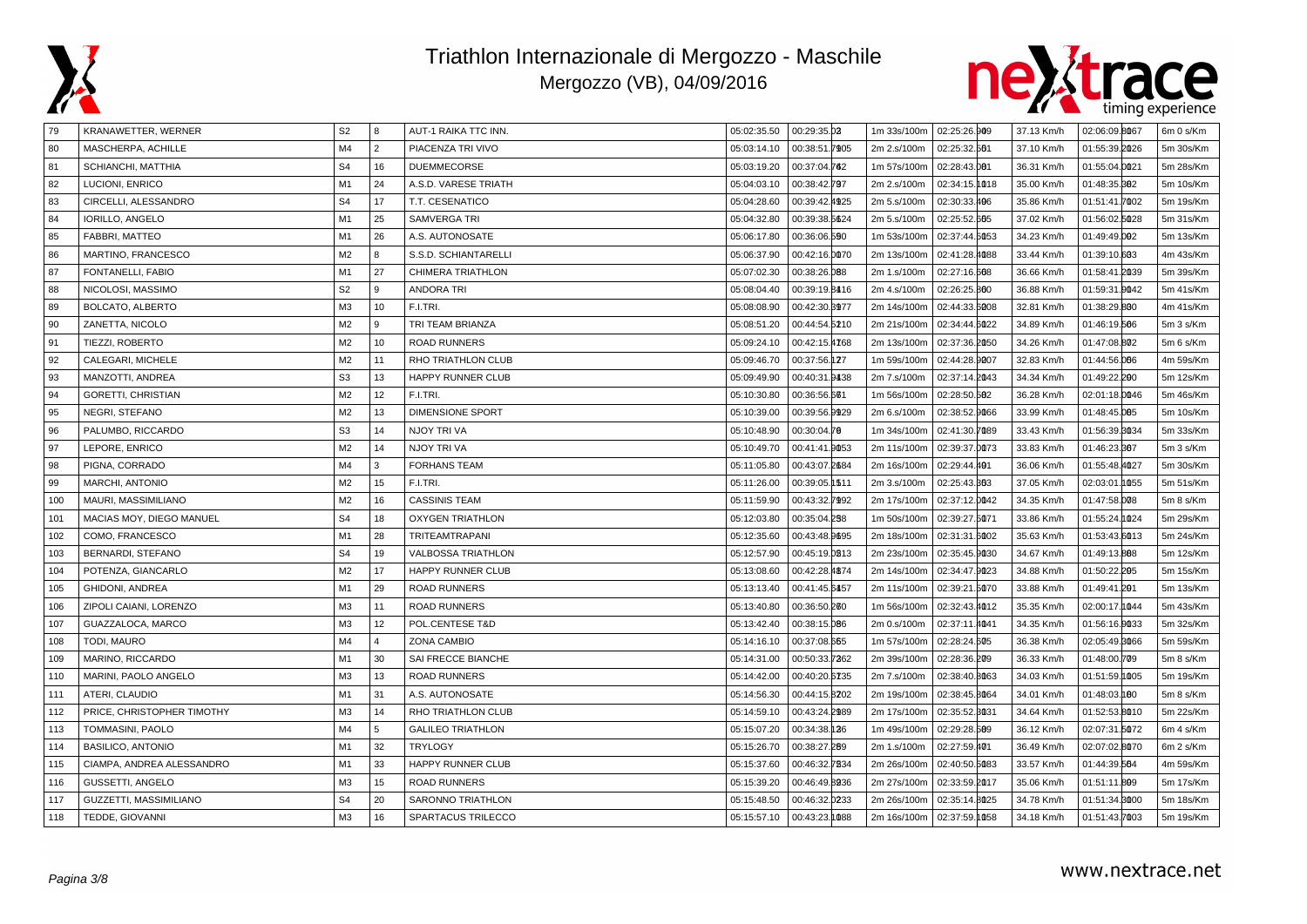



| 119 | MALLIA, MASSIMO             | M1             | 34 | <b>ASD CNM TRIATHLON</b>    | 05:16:00.60 | 00:42:57.6680 | 2m 15s/100m   02:40:32.9081 |               | 33.63 Km/h | 01:48:38.203      | 5m 10s/Km |
|-----|-----------------------------|----------------|----|-----------------------------|-------------|---------------|-----------------------------|---------------|------------|-------------------|-----------|
| 120 | <b>BELLINI, STEFANO</b>     | M1             | 35 | <b>VALBOSSA TRIATHLON</b>   | 05:16:32.40 | 00:41:50.2663 | 2m 12s/100m                 | 02:53:17.8034 | 31.16 Km/h | 01:36:28.906      | 4m 35s/Km |
| 121 | SICARI, MARCO               | S <sub>4</sub> | 21 | NJOY TRI VA                 | 05:17:20.00 | 00:39:16.5315 | 2m 4.s/100m                 | 02:26:05.909  | 36.96 Km/h | 02:09:02.8078     | 6m 8 s/Km |
| 122 | DE BENEDETTI, MANUEL        | M3             | 17 | <b>GREEN HILL</b>           | 05:17:35.10 | 00:38:25.807  | 2m 1.s/100m                 | 02:27:08.305  | 36.70 Km/h | 02:08:23.7076     | 6m 6 s/Km |
| 123 | RAMELLA BAGNERI, CLAUDIO    | M <sub>5</sub> |    | <b>IRONBIELLA</b>           | 05:18:02.60 | 00:38:39.496  | 2m 2.s/100m                 | 02:42:33.7097 | 33.22 Km/h | 01:53:45.4014     | 5m 25s/Km |
| 124 | TADIELLO, GIANLUCA          | M <sub>2</sub> | 18 | <b>SAMVERGA TRI</b>         | 05:18:09.80 | 00:41:33.4848 | 2m 11s/100m                 | 02:38:38.9062 | 34.04 Km/h | 01:53:39.0012     | 5m 24s/Km |
| 125 | PAGLIUCA, CLAUDIO           | M <sub>2</sub> | 19 | HAPPY RUNNER CLUB           | 05:18:48.40 | 00:46:57.5238 | 2m 28s/100m                 | 02:39:49.6074 | 33.78 Km/h | 01:47:23.405      | 5m 6 s/Km |
| 126 | MANFREDI, LUCIANO ANTONIO   | M4             | 6  | PORTA SARAGOZZA BO          | 05:18:59.00 | 00:48:28.3249 | 2m 33s/100m                 | 02:38:47.0065 | 34.00 Km/h | 01:47:29.706      | 5m 7 s/Km |
| 127 | DONZELLI, LUCIO BRUNO       | M1             | 36 | LC BRUGHERIO 2              | 05:19:14.60 | 00:34:54.537  | 1m 50s/100m                 | 02:39:17.7069 | 33.90 Km/h | 02:02:29.0051     | 5m 49s/Km |
| 128 | <b>GRIGOLETTI, DANIELE</b>  | S <sub>3</sub> | 15 | PESCHIERA TRI               | 05:19:50.30 | 00:32:39.697  | 1m 43s/100m                 | 02:33:04.2014 | 35.27 Km/h | 02:11:08.5088     | 6m 14s/Km |
| 129 | POZZI, STEFANO              | M <sub>2</sub> | 20 | <b>VTT</b>                  | 05:19:51.60 | 00:39:48.9227 | 2m 5.s/100m                 | 02:41:24.3087 | 33.45 Km/h | 01:55:08.7022     | 5m 28s/Km |
| 130 | <b>GALLIENA, ANTONIO</b>    | S <sub>3</sub> | 16 | POOL CANTU' 1999 A.S        | 05:20:32.70 | 00:35:46.145  | 1m 52s/100m                 | 02:37:15.1044 | 34.34 Km/h | 02:04:27.7062     | 5m 55s/Km |
| 131 | BIASUZZI, ANDREA            | M1             | 37 | <b>SAMVERGA TRI</b>         | 05:20:44.20 | 00:39:36.6021 | 2m 5.s/100m                 | 02:41:36.6090 | 33.41 Km/h | 01:56:15.2032     | 5m 32s/Km |
| 132 | MEREGHETTI, ALBERTO         | S <sub>4</sub> | 22 | RHO TRIATHLON CLUB          | 05:20:53.10 | 00:36:13.622  | 1m 54s/100m                 | 02:34:19.0021 | 34.99 Km/h | 02:07:56.0075     | 6m 5 s/Km |
| 133 | <b>BARONI, PIETRO</b>       | S <sub>4</sub> | 23 | A.S. AUTONOSATE             | 05:21:08.10 | 00:44:19.5203 | 2m 19s/100m                 | 02:37:27.9048 | 34.29 Km/h | 01:55:29.1025     | 5m 29s/Km |
| 134 | CAIMI, CARLO                | M <sub>2</sub> | 21 | A.S. AUTONOSATE             | 05:21:08.20 | 00:43:29.5091 | 2m 17s/100m                 | 02:40:30.0080 | 33.64 Km/h | 01:54:16.0019     | 5m 26s/Km |
| 135 | LOGLISCI, ANTONIO           | M1             | 38 | <b>ROAD RUNNERS</b>         | 05:21:11.80 | 00:36:29.084  | 1m 55s/100m                 | 02:45:39.1016 | 32.59 Km/h | 01:56:40.7035     | 5m 33s/Km |
| 136 | AVOSANI, GIOVANNI           | S <sub>4</sub> | 24 | <b>GALILEO TRIATHLON</b>    | 05:21:12.00 | 00:41:46.7659 | 2m 11s/100m                 | 02:35:22.6027 | 34.75 Km/h | 02:00:01.4043     | 5m 42s/Km |
| 137 | CARU', ADRIANO              | M3             | 18 | <b>BUSTO ARSIZIO A.R.C.</b> | 05:21:36.00 | 00:49:58.8057 | 2m 37s/100m                 | 02:36:49.8038 | 34.43 Km/h | 01:51:56.3004     | 5m 19s/Km |
| 138 | SEGALE, MASSIMO             | S <sub>3</sub> | 17 | <b>JCT VIGEVANO</b>         | 05:21:45.10 | 00:40:11.4432 | 2m 6.s/100m                 | 02:24:24.100  | 37.39 Km/h | 02:13:30.8096     | 6m 21s/Km |
| 139 | VALZANIA, DAVIDE            | M3             | 19 | T.T. CESENATICO             | 05:21:47.60 | 00:44:47.7208 | 2m 21s/100m                 | 02:35:21.5026 | 34.76 Km/h | 01:58:32.8038     | 5m 38s/Km |
| 140 | GIACALONE, FABIO            | M <sub>2</sub> | 22 | <b>JCT VIGEVANO</b>         | 05:21:57.20 | 00:39:07.0712 | 2m 3.s/100m                 | 02:26:42.701  | 36.80 Km/h | 02:13:25.8095     | 6m 21s/Km |
| 141 | FUSATO, FEDERICO            | M1             | 39 | <b>FORUM</b>                | 05:22:03.00 | 00:38:45.4300 | 2m 2.s/100m                 | 02:36:56.0039 | 34.40 Km/h | 02:02:38.0053     | 5m 50s/Km |
| 142 | LUCCHINI, MANUEL            | S <sub>3</sub> | 18 | <b>ASD TEAM HIBISCUS</b>    | 05:22:15.50 | 00:37:06.964  | 1m 57s/100m                 | 02:29:26.008  | 36.13 Km/h | 02:13:54.0098     | 6m 22s/Km |
| 143 | BOTTELLI, MASSIMO           | M <sub>1</sub> | 40 | <b>CUS PROPATRIA MILANO</b> | 05:22:32.50 | 00:42:09.4566 | 2m 13s/100m                 | 02:44:55.3012 | 32.74 Km/h | 01:52:08.1006     | 5m 20s/Km |
| 144 | <b>ESERCITATO, MARCO</b>    | M <sub>1</sub> | 41 | LC BRUGHERIO 2              | 05:22:54.00 | 00:37:21.966  | 1m 57s/100m                 | 02:54:23.8038 | 30.96 Km/h | 01:46:23.468      | 5m 3 s/Km |
| 145 | SANGALLI, ANGELO            | S <sub>4</sub> | 25 | <b>DDS</b>                  | 05:23:19.30 | 00:35:44.542  | 1m 52s/100m                 | 02:30:46.208  | 35.81 Km/h | 02:14:38.2000     | 6m 24s/Km |
| 146 | <b>GRUFI, PAOLO</b>         | M1             | 42 | <b>HAPPINESS GROUP</b>      | 05:23:27.10 | 00:41:34.9149 | 2m 11s/100m                 | 02:35:32.6029 | 34.71 Km/h | 02:03:27.<br>4056 | 5m 52s/Km |
| 147 | BARBAGLIA, MASSIMILIANO     | S <sub>4</sub> | 26 | <b>CUSIOCUP</b>             | 05:23:56.50 | 00:41:37.2150 | 2m 11s/100m                 | 02:42:57.3099 | 33.13 Km/h | 01:56:13.4031     | 5m 32s/Km |
| 148 | VALLINI, SANDRO             | M3             | 20 | TRI ALTO ADIGE              | 05:24:09.50 | 00:50:09.6860 | 2m 38s/100m                 | 02:39:58.9076 | 33.75 Km/h | 01:50:07.804      | 5m 14s/Km |
| 149 | CONDOSTA, FABRIZIO GIUSEPPE | M1             | 43 | BUSTO ARSIZIO A.R.C.        | 05:24:20.70 | 00:41:48.6261 | 2m 12s/100m                 | 02:43:53.4005 | 32.95 Km/h | 01:54:18.0020     | 5m 26s/Km |
| 150 | MONASTEROLO, VITTORIO       | M1             | 44 | <b>TRISPORTS.IT TEAM</b>    | 05:24:32.50 | 00:38:37.604  | 2m 1.s/100m                 | 02:30:50.309  | 35.80 Km/h | 02:12:42.8092     | 6m 19s/Km |
| 151 | NIEDDU, MICHELE             | M <sub>3</sub> | 21 | <b>ANDORA TRI</b>           | 05:24:40.80 | 00:40:03.6430 | 2m 6.s/100m                 | 02:36:33.8037 | 34.49 Km/h | 02:04:47.6063     | 5m 56s/Km |
| 152 | DIANI, MASSIMILIANO         | S <sub>3</sub> | 19 | RASCHIANI TRI PAVESE        | 05:24:45.20 | 00:42:29.9776 | 2m 14s/100m                 | 02:42:14.6093 | 33.28 Km/h | 01:57:39.3037     | 5m 36s/Km |
| 153 | GAVAZZI, ALESSANDRO         | S <sub>4</sub> | 27 | TRI TEAM BRIANZA            | 05:24:59.40 | 00:32:56.801  | 1m 44s/100m                 | 02:37:50.1055 | 34.21 Km/h | 02:10:05.1082     | 6m 11s/Km |
| 154 | PICCOLO, LUCA               | M1             | 45 | T.T. CESENATICO             | 05:25:06.90 | 00:39:36.4320 | 2m 5.s/100m                 | 02:29:19.006  | 36.16 Km/h | 02:12:20.7089     | 6m 18s/Km |
| 155 | SIMONOTTI, MARCO            | S <sub>2</sub> | 10 | F.I.TRI.                    | 05:25:08.80 | 00:41:44.6056 | 2m 11s/100m                 | 02:42:13.8092 | 33.28 Km/h | 01:57:23.8036     | 5m 35s/Km |
| 156 | GUELLA, CLAUDIO             | M1             | 46 | <b>CINGHIALI MANNARI</b>    | 05:25:32.50 | 00:41:47.4260 | 2m 11s/100m                 | 02:47:48.9019 | 32.18 Km/h | 01:51:01.098      | 5m 17s/Km |
| 157 | RUBES, NICOLA               | M1             | 47 | S.S.D. SCHIANTARELLI        | 05:25:53.30 | 00:39:07.4513 | 2m 3.s/100m                 | 02:36:06.6035 | 34.59 Km/h | 02:07:20.5071     | 6m 3 s/Km |
| 158 | <b>BOLLINI, ANDREA</b>      | MЗ             | 22 | <b>TRIBO</b>                | 05:25:53.90 | 00:53:59.6275 | 2m 50s/100m                 | 02:39:56.0075 | 33.76 Km/h | 01:47:18.604      | 5m 6 s/Km |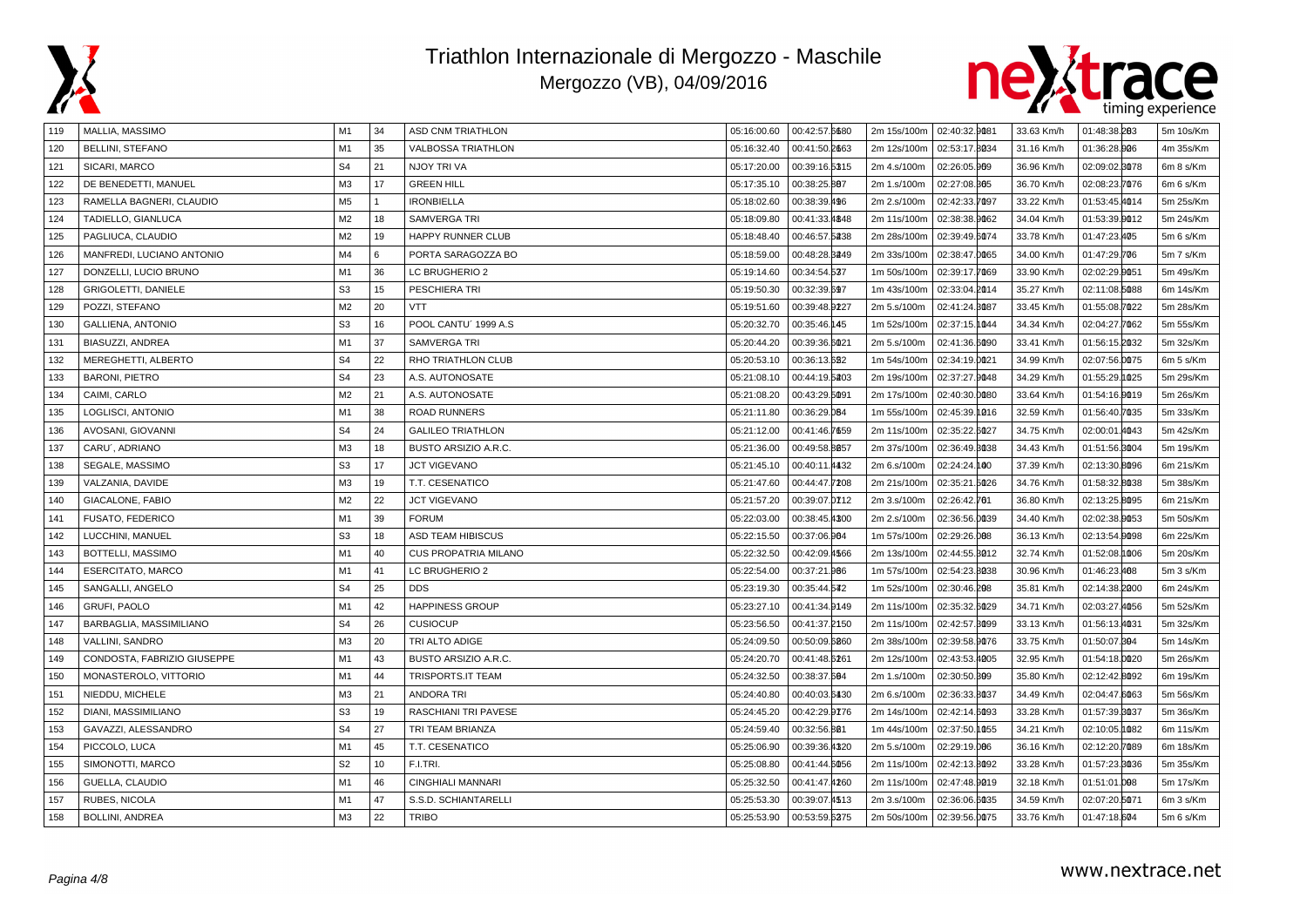



| 159 | VIRGULTI, ORIANO       | S <sub>4</sub> | 28             | AMA TRIATHLON               | 05:26:33.40 | 00:48:53.9251    | 2m 34s/100m   02:33:13.9016 |               | 35.24 Km/h | 02:02:33.2052 | 5m 50s/Km |
|-----|------------------------|----------------|----------------|-----------------------------|-------------|------------------|-----------------------------|---------------|------------|---------------|-----------|
| 160 | MASSIMI, WILLIAM       | M <sub>2</sub> | 23             | <b>AMA TRIATHLON</b>        | 05:26:44.00 | 00:39:53.8528    | 2m 5.s/100m                 | 02:24:15.606  | 37.43 Km/h | 02:20:20.5011 | 6m 40s/Km |
| 161 | STRIPPARO, WILLIAM     | M2             | 24             | <b>CASSINIS TEAM</b>        | 05:26:52.90 | 00:40:15.7234    | 2m 7.s/100m                 | 02:29:59.802  | 36.00 Km/h | 02:15:01.2002 | 6m 25s/Km |
| 162 | GUALDONI, ROBERTO      | M1             | 48             | <b>CASSINIS TEAM</b>        | 05:26:54.50 | 00:49:05.1852    | 2m 35s/100m                 | 02:48:09.4021 | 32.11 Km/h | 01:47:45.507  | 5m 7 s/Km |
| 163 | DE SIMONE, GIOVANNI    | M4             | $\overline{7}$ | CANOTTIERI NAPOLI           | 05:27:10.70 | 00:35:32.201     | 1m 52s/100m                 | 02:36:06.9036 | 34.59 Km/h | 02:13:06.0094 | 6m 20s/Km |
| 164 | <b>GOVERNA, GIANNI</b> | M <sub>2</sub> | 25             | <b>ASD CNM TRIATHLON</b>    | 05:27:36.50 | 00:47:14.4242    | 2m 29s/100m                 | 02:44:36.6009 | 32.80 Km/h | 01:48:39.004  | 5m 10s/Km |
| 165 | FONTANA, ANTONIO       | M3             | 23             | <b>OXYGEN TRIATHLON</b>     | 05:28:50.80 | 00:45:20.8214    | 2m 23s/100m                 | 02:38:15.5061 | 34.12 Km/h | 02:01:12.8045 | 5m 46s/Km |
| 166 | SAPORITI, LUCA MARCO   | S <sub>3</sub> | 20             | SAMVERGA TRI                | 05:29:29.30 | 00:42:19.2172    | 2m 13s/100m                 | 02:41:46.3091 | 33.38 Km/h | 02:02:12.6050 | 5m 49s/Km |
| 167 | TREMEA, FLAVIO         | M3             | 24             | <b>VALBOSSA TRIATHLON</b>   | 05:29:30.80 | 00:49:44.7355    | 2m 37s/100m                 | 02:55:59.4043 | 30.68 Km/h | 01:40:21.208  | 4m 46s/Km |
| 168 | NEVOLA, MARIO ANTONIO  | M <sub>3</sub> | 25             | <b>ROAD RUNNERS</b>         | 05:29:38.70 | 00:46:31<br>7232 | 2m 26s/100m                 | 02:34:15.2019 | 35.00 Km/h | 02:04:26.1061 | 5m 55s/Km |
| 169 | ZARAZAGA, MARC         | S <sub>3</sub> | 21             | <b>ROAD RUNNERS</b>         | 05:29:39.00 | 00:36:30.155     | 1m 55s/100m                 | 02:38:14.9060 | 34.12 Km/h | 02:12:36.4090 | 6m 18s/Km |
| 170 | PAGANOTTI, GIULIO      | M <sub>3</sub> | 26             | ASD TEAM HIBISCUS           | 05:30:47.80 | 00:37:32.269     | 1m 58s/100m                 | 02:35:31.2028 | 34.72 Km/h | 02:15:31.6003 | 6m 27s/Km |
| 171 | MAGNANO, FEDERICO      | M1             | 49             | CUNEO1198 TRITEAM           | 05:32:03.30 | 00:47:21.6243    | 2m 29s/100m                 | 02:33:11.7015 | 35.25 Km/h | 02:09:03.0079 | 6m 8 s/Km |
| 172 | RIZZO, GUIDO           | M <sub>3</sub> | 27             | <b>VENEZIA TRATHLON</b>     | 05:33:34.80 | 00:44:08.4901    | 2m 19s/100m                 | 02:48:19.3022 | 32.08 Km/h | 01:55:16.4023 | 5m 29s/Km |
| 173 | <b>BORGHESI, DIEGO</b> | M <sub>2</sub> | 26             | NJOY TRI VA                 | 05:33:48.50 | 00:48:10.3248    | 2m 32s/100m                 | 02:43:48.5003 | 32.96 Km/h | 01:58:42.8040 | 5m 39s/Km |
| 174 | FERRARIO, ROBERTO      | M <sub>3</sub> | 28             | BUSTO ARSIZIO A.R.C.        | 05:33:51.60 | 00:45:28.4319    | 2m 23s/100m                 | 02:37:57.7057 | 34.18 Km/h | 02:07:40.4073 | 6m 4 s/Km |
| 175 | <b>GURIOLI, FABIO</b>  | M <sub>2</sub> | 27             | POL.CENTESE T&D             | 05:34:18.50 | 00:41:10.8645    | 2m 9.s/100m                 | 02:40:24.3079 | 33.66 Km/h | 02:09:14.8080 | 6m 9 s/Km |
| 176 | CONTARDI, ANDREA       | S <sub>4</sub> | 29             | NJOY TRI VA                 | 05:34:30.60 | 00:37:31.868     | 1m 58s/100m                 | 02:32:29.3010 | 35.41 Km/h | 02:21:23.4017 | 6m 43s/Km |
| 177 | NAVA, EMANUELE CARLO   | M1             | 50             | <b>ROAD RUNNERS</b>         | 05:34:37.00 | 00:44:48.1209    | 2m 21s/100m                 | 02:43:43.1002 | 32.98 Km/h | 02:01:57.4048 | 5m 48s/Km |
| 178 | CAPUTO, FABIO          | M1             | 51             | <b>TRYLOGY</b>              | 05:35:34.50 | 00:42:57.8681    | 2m 15s/100m                 | 02:47:29.7018 | 32.24 Km/h | 02:01:46.0047 | 5m 47s/Km |
| 179 | POLLASTRO, RICCARDO    | M <sub>3</sub> | 29             | ASD TEAM HIBISCUS           | 05:36:04.60 | 00:39:10.7214    | 2m 3.s/100m                 | 02:42:28.5096 | 33.23 Km/h | 02:10:29.6084 | 6m 12s/Km |
| 180 | BERNASCONI, FABIO      | S <sub>4</sub> | 30             | A.S.D. VARESE TRIATH        | 05:36:23.80 | 00:41:43.9555    | 2m 11s/100m                 | 03:06:24.6063 | 28.96 Km/h | 01:45:32.100  | 5m 1 s/Km |
| 181 | BARALDO, MASSIMILIANO  | S <sub>4</sub> | 31             | BUSTO ARSIZIO A.R.C.        | 05:37:06.40 | 00:40:49.2440    | 2m 8.s/100m                 | 02:28:28.807  | 36.37 Km/h | 02:23:24.8023 | 6m 49s/Km |
| 182 | PALLADINO, SIMONE      | S <sub>1</sub> | 5              | CANOTTIERI NAPOLI           | 05:37:48.40 | 00:34:32.934     | 1m 49s/100m                 | 02:39:31.5072 | 33.85 Km/h | 02:21:09.2014 | 6m 43s/Km |
| 183 | MASETTI, MICHELE       | S <sub>2</sub> | 11             | <b>TTZ TRIATHLON</b>        | 05:37:48.40 | 00:38:05.882     | 2m 0.s/100m                 | 02:35:56.2032 | 34.63 Km/h | 02:20:05.5009 | 6m 40s/Km |
| 184 | BARATERIO, LUCA        | M <sub>1</sub> | 52             | A.S. AUTONOSATE             | 05:37:50.30 | 00:39:37.3322    | 2m 5.s/100m                 | 02:29:12.184  | 36.19 Km/h | 02:24:55.4026 | 6m 54s/Km |
| 185 | MARCHINI, CRISTIAN     | M <sub>1</sub> | 53             | NJOY TRI VA                 | 05:39:08.30 | 00:47:43.2244    | 2m 30s/100m                 | 02:44:12.5006 | 32.88 Km/h | 02:04:18.5059 | 5m 55s/Km |
| 186 | RAGAZZON, STEFANO      | S <sub>2</sub> | 12             | F.I.TRI.                    | 05:39:18.90 | 00:47:09.7241    | 2m 28s/100m                 | 02:44:52.5011 | 32.75 Km/h | 02:02:52.6054 | 5m 51s/Km |
| 187 | CARRETTA, STEFANO      | S <sub>3</sub> | 22             | NJOY TRI VA                 | 05:39:25.20 | 00:48:29.9950    | 2m 33s/100m                 | 02:42:18.8094 | 33.27 Km/h | 02:06:29.0068 | 6m 1 s/Km |
| 188 | MEANI, FABRIZIO        | M3             | 30             | <b>IRONLARIOTRIATH</b>      | 05:39:41.10 | 00:42:55.8779    | 2m 15s/100m                 | 02:37:21.4046 | 34.31 Km/h | 02:14:40.8001 | 6m 24s/Km |
| 189 | ARCHILEI, LEONARDO     | M <sub>3</sub> | 31             | <b>TERNI TRIATHLON</b>      | 05:39:43.50 | 00:51:32.3269    | 2m 42s/100m                 | 02:43:17.8000 | 33.07 Km/h | 02:02:09.6049 | 5m 48s/Km |
| 190 | MORETTO, GIANANDREA    | M <sub>3</sub> | 32             | <b>ROAD RUNNERS</b>         | 05:40:05.40 | 00:44:28.6906    | 2m 20s/100m                 | 02:45:15.8014 | 32.67 Km/h | 02:06:45.7069 | 6m 2 s/Km |
| 191 | BROLLO, JACOPO ANTONIO | M <sub>2</sub> | 28             | TRI TEAM BRIANZA            | 05:40:17.10 | 00:45:18.0212    | 2m 23s/100m                 | 02:42:49.6098 | 33.16 Km/h | 02:07:50.0074 | 6m 5 s/Km |
| 192 | CAGNOLI, DAVIDE        | S <sub>4</sub> | 32             | <b>OXYGEN TRIATHLON</b>     | 05:42:53.40 | 00:38:36.493     | 2m 1.s/100m                 | 02:47:52.5020 | 32.16 Km/h | 02:12:39.4091 | 6m 18s/Km |
| 193 | D'ACCORDI, STEFANO     | M1             | 54             | F.I.TRI.                    | 05:42:58.70 | 00:45:42.7821    | 2m 24s/100m                 | 02:43:40.7001 | 32.99 Km/h | 02:08:27.4077 | 6m 6 s/Km |
| 194 | CANTONI, MATTEO        | S <sub>4</sub> | 33             | <b>CUS PROPATRIA MILANO</b> | 05:43:32.00 | 00:43:59.8697    | 2m 18s/100m                 | 02:38:54.3067 | 33.98 Km/h | 02:18:12.8005 | 6m 34s/Km |
| 195 | COLETTI, MATTEO        | M1             | 55             | <b>ATLETICA MANARA</b>      | 05:43:34.80 | 00:47:56.6047    | 2m 31s/100m                 | 02:42:25.5095 | 33.24 Km/h | 02:10:19.8083 | 6m 12s/Km |
| 196 | ZAIA, MICHELE          | M1             | 56             | <b>HAPPY RUNNER CLUB</b>    | 05:43:44.40 | 00:46:30.9231    | 2m 26s/100m                 | 02:39:14.0068 | 33.91 Km/h | 02:12:58.0093 | 6m 19s/Km |
| 197 | MARINONI, ANDREA       | S <sub>4</sub> | 34             | F.I.TRI.                    | 05:44:31.40 | 00:43:26.2990    | 2m 17s/100m                 | 03:02:36.0057 | 29.57 Km/h | 01:52:13.2007 | 5m 20s/Km |
| 198 | MARZAN, MATTEO MARCO   | M1             | 57             | <b>HAPPY RUNNER CLUB</b>    | 05:45:17.60 | 00:49:14.8253    | 2m 35s/100m                 | 02:56:45.4044 | 30.55 Km/h | 01:56:07.1030 | 5m 31s/Km |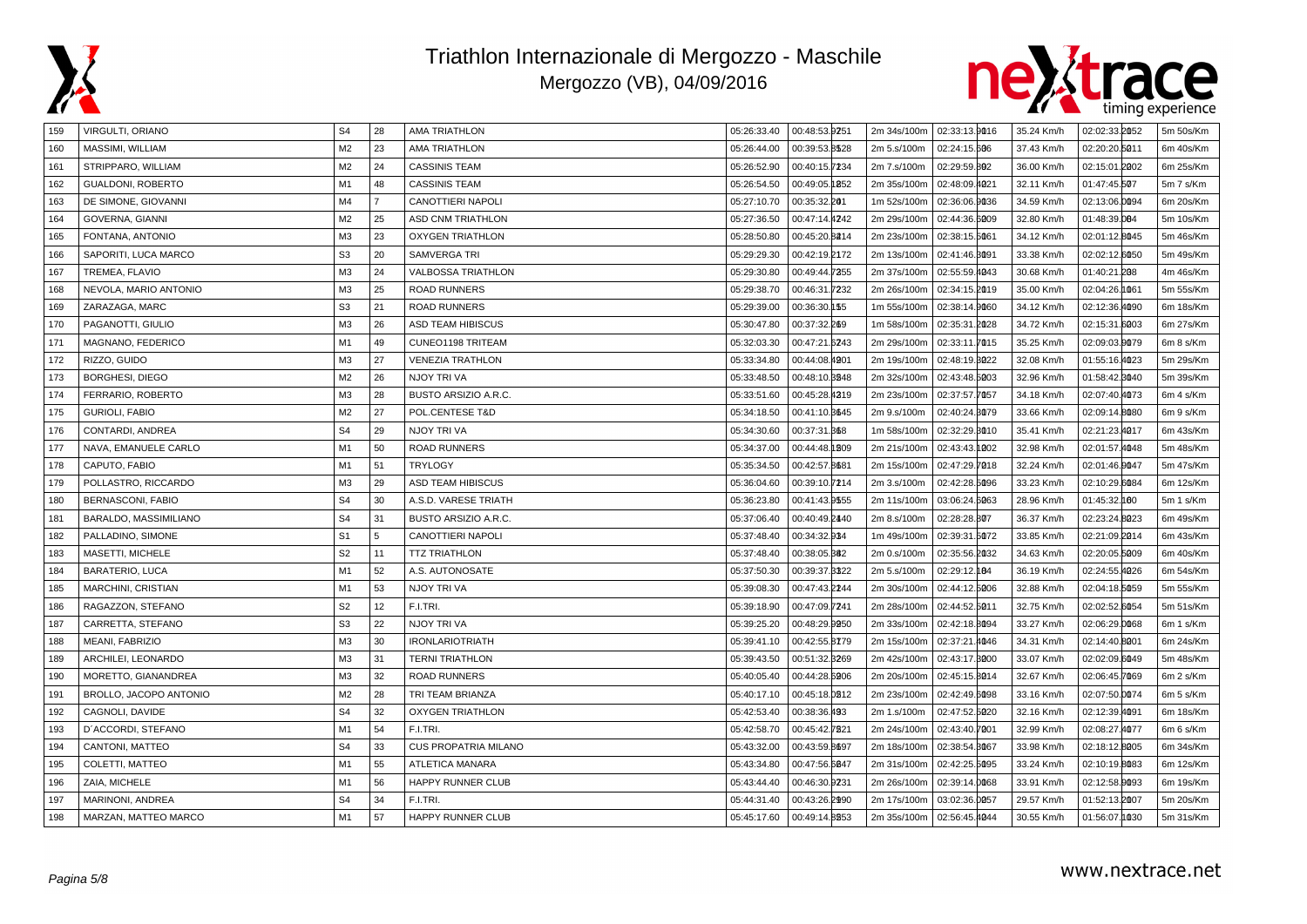



| 199 | BELLETTI, DAVIDE              | M <sub>2</sub> | 29         | <b>HAPPY RUNNER CLUB</b>    | 05:45:20.50 | 00:37:32.680      | 1m 58s/100m | 02:44:49.8010 | 32.76 Km/h | 02:20:43.8012 | 6m 42s/Km |
|-----|-------------------------------|----------------|------------|-----------------------------|-------------|-------------------|-------------|---------------|------------|---------------|-----------|
| 200 | TAGINI, MAURIZIO              | M <sub>2</sub> | 30         | <b>CUSIOCUP</b>             | 05:46:49.00 | 00:42:01.1364     | 2m 12s/100m | 02:32:07.5008 | 35.49 Km/h | 02:30:08.2041 | 7m 8 s/Km |
| 201 | LODI, GUSTAVO                 | S <sub>3</sub> | 23         | PIACENZA TRI VIVO           | 05:48:24.60 | 00:44:23.7205     | 2m 20s/100m | 02:36:05.6034 | 34.59 Km/h | 02:25:26.8028 | 6m 55s/Km |
| 202 | NEGRETTI, MICHELE             | M <sub>1</sub> | 58         | RHO TRIATHLON CLUB          | 05:49:07.90 | 00:39:46.3326     | 2m 5.s/100m | 02:37:35.2049 | 34.26 Km/h | 02:26:56.4032 | 6m 59s/Km |
| 203 | ROTELLA, STEFANO              | M <sub>2</sub> | 31         | <b>CUS PROPATRIA MILANO</b> | 05:50:09.40 | 00:46:09.4026     | 2m 25s/100m | 02:40:52.7084 | 33.56 Km/h | 02:18:27.9006 | 6m 35s/Km |
| 204 | GERA, FEDERICO                | S <sub>4</sub> | 35         | <b>VENEZIA TRATHLON</b>     | 05:50:15.70 | 00:38:50.9903     | 2m 2.s/100m | 02:49:46.0023 | 31.80 Km/h | 02:19:33.6008 | 6m 38s/Km |
| 205 | <b>VERGINE, SEBASTIANO</b>    | M <sub>1</sub> | 59         | <b>OXYGEN TRIATHLON</b>     | 05:50:27.70 | 00:39:22.2718     | 2m 4.s/100m | 02:37:40.4051 | 34.24 Km/h | 02:30:59.1042 | 7m 11s/Km |
| 206 | <b>BONI SFORZA, ANDREA</b>    | M <sub>2</sub> | 32         | <b>TRIATHLON ZOLA</b>       | 05:50:35.70 | 00:49:35.1254     | 2m 36s/100m | 02:45:14.6013 | 32.68 Km/h | 02:10:59.8086 | 6m 14s/Km |
| 207 | BOSCOLO, EMANUELE             | M <sub>1</sub> | 60         | A.S.D. TORINO TRIATH        | 05:50:36.90 | 00:43:10.5886     | 2m 16s/100m | 02:59:37.2050 | 30.06 Km/h | 02:03:35.6057 | 5m 53s/Km |
| 208 | DE ZOTTI, CHRISTIAN           | M1             | 61         | RHO TRIATHLON CLUB          | 05:50:47.10 | 00:47:06.2340     | 2m 28s/100m | 02:54:11.9036 | 31.00 Km/h | 02:05:06.3065 | 5m 57s/Km |
| 209 | VOLA, FABIO                   | M <sub>3</sub> | 33         | <b>ALBA TRI</b>             | 05:51:13.00 | 00:50:33.6861     | 2m 39s/100m | 02:52:59.2031 | 31.21 Km/h | 02:03:43.7058 | 5m 53s/Km |
| 210 | DEZI, MASSIMILIANO            | M1             | 62         | FLIPPER EIFFEL ASCOL        | 05:52:26.40 | 00:44:22.1004     | 2m 20s/100m | 02:41:18.8086 | 33.47 Km/h | 02:22:07.8019 | 6m 46s/Km |
| 211 | CARFI', FILIPPO               | M <sub>2</sub> | 33         | <b>ASD CNM TRIATHLON</b>    | 05:54:24.80 | 00:50:38.6263     | 2m 39s/100m | 02:37:15.2045 | 34.34 Km/h | 02:23:59.0025 | 6m 51s/Km |
| 212 | <b>BIASIOLLI, DENNY</b>       | S <sub>3</sub> | 24         | <b>TRIVIVISPORT</b>         | 05:54:27.00 | 00:43:48.0494     | 2m 18s/100m | 02:49:57.8024 | 31.77 Km/h | 02:16:43.7004 | 6m 30s/Km |
| 213 | ROMANO, RAIMONDO              | M <sub>5</sub> | $\sqrt{2}$ | BUSTO ARSIZIO A.R.C.        | 05:54:40.30 | 00:52:40.5871     | 2m 46s/100m | 03:02:37.3059 | 29.57 Km/h | 01:53:55.2016 | 5m 25s/Km |
| 214 | MANFREDOTTI, DAVIDE FRANCESCO | S <sub>3</sub> | 25         | <b>CUS PROPATRIA MILANO</b> | 05:55:32.70 | 00:46:28.6930     | 2m 26s/100m | 02:45:17.1015 | 32.67 Km/h | 02:20:19.2010 | 6m 40s/Km |
| 215 | SANTINI, SIMONE               | M <sub>3</sub> | 34         | SBR <sub>3</sub>            | 05:56:28.90 | 00:43:43.6393     | 2m 18s/100m | 02:54:12.3037 | 30.99 Km/h | 02:14:19.099  | 6m 23s/Km |
| 216 | GABRIELLI, PAOLO              | M <sub>3</sub> | 35         | POL.CENTESE T&D             | 05:56:58.10 | 00:46:27.8929     | 2m 26s/100m | 02:40:49.8082 | 33.57 Km/h | 02:25:34.7029 | 6m 55s/Km |
| 217 | PAGANI, MARIO                 | M4             | 8          | <b>MODENA TRIATHLON</b>     | 05:58:35.60 | 00:47:50.2945     | 2m 31s/100m | 02:52:15.8029 | 31.34 Km/h | 02:13:34.2097 | 6m 21s/Km |
| 218 | CONTI, STEFANO                | M <sub>3</sub> | 36         | <b>TRIIRON</b>              | 05:58:41.00 | 00:52:42.8272     | 2m 46s/100m | 02:50:16.6026 | 31.71 Km/h | 02:10:44.5085 | 6m 13s/Km |
| 219 | BARILE, PASQUALE              | M3             | 37         | <b>TRIIRON</b>              | 05:58:47.40 | 00:46:46.1235     | 2m 27s/100m | 02:58:48.5049 | 30.20 Km/h | 02:09:22.2081 | 6m 9 s/Km |
| 220 | FRUGONI, ALBERTO              | M4             | 9          | <b>SPORTSLIFE</b>           | 05:58:59.90 | 00:40:10.3631     | 2m 6.s/100m | 02:37:45.4054 | 34.23 Km/h | 02:37:39.8045 | 7m 30s/Km |
| 221 | GATTULLI, ANTONIO             | M <sub>1</sub> | 63         | NJOY TRI VA                 | 05:59:34.30 | 00:49:54.8056     | 2m 37s/100m | 02:37:43.7052 | 34.23 Km/h | 02:28:39.9036 | 7m 4 s/Km |
| 222 | MONTI, LUCA                   | S <sub>3</sub> | 26         | NJOY TRI VA                 | 06:03:15.70 | 00:44:07.0200     | 2m 19s/100m | 02:53:10.4032 | 31.18 Km/h | 02:23:14.8022 | 6m 49s/Km |
| 223 | SILVESTRINI, AGOSTINO         | M <sub>3</sub> | 38         | NJOY TRI VA                 | 06:03:22.90 | 00:45:56.9224     | 2m 25s/100m | 02:52:41.0030 | 31.27 Km/h | 02:21:09.0015 | 6m 43s/Km |
| 224 | RANGHETTI, MATTIA             | S <sub>3</sub> | 27         | SPORT WELLNESS TRIAT        | 06:03:34.00 | 00:44:37.5907     | 2m 20s/100m | 02:51:46.6028 | 31.43 Km/h | 02:20:46.6013 | 6m 42s/Km |
| 225 | DASSORI, PAOLO                | S <sub>4</sub> | 36         | <b>TRI GENOVA</b>           | 06:05:13.70 | 00:42:15.7069     | 2m 13s/100m | 02:53:10.5033 | 31.18 Km/h | 02:27:04.0034 | 7m 0 s/Km |
| 226 | BACCHINI, GIAN PAOLO          | S <sub>4</sub> | 37         | ATLETICA MANARA             | 06:05:46.20 | 00:42:17.6771     | 2m 13s/100m | 02:54:53.7039 | 30.87 Km/h | 02:25:00.3027 | 6m 54s/Km |
| 227 | MARINELLO, FLAVIO             | M <sub>2</sub> | 34         | <b>VENEZIA TRATHLON</b>     | 06:06:33.50 | 00:45:50.2322     | 2m 24s/100m | 02:47:27.1017 | 32.24 Km/h | 02:27:34.8035 | 7m 1 s/Km |
| 228 | <b>BILATO, IVAN</b>           | M <sub>1</sub> | 64         | NJOY TRI VA                 | 06:07:09.50 | 00:35:15.480      | 1m 51s/100m | 02:58:10.6045 | 30.30 Km/h | 02:23:52.4024 | 6m 51s/Km |
| 229 | CASTAGNO, GIORGIO GIACOMO     | S <sub>3</sub> | 28         | F.I.TRI.                    | 06:07:29.10 | 00:39:33.7319     | 2m 4.s/100m | 02:43:50.7004 | 32.96 Km/h | 02:38:47.4046 | 7m 33s/Km |
| 230 | SICA, GIANLUCA                | S <sub>4</sub> | 38         | <b>FUMANE TRIATHLON</b>     | 06:09:53.20 | 00:38:58.7008     | 2m 3.s/100m | 03:00:27.6052 | 29.92 Km/h | 02:26:43.5030 | 6m 59s/Km |
| 231 | GALLO, STEFANO                | M2             | 35         | <b>CUSIOCUP</b>             | 06:11:14.80 | 00:46:27.2228     | 2m 26s/100m | 02:53:20.3035 | 31.15 Km/h | 02:26:44.1031 | 6m 59s/Km |
| 232 | VERNOCCHI, GIAN LUCA          | M <sub>3</sub> | 39         | <b>TRIIRON</b>              | 06:13:32.70 | 00:44:06.8499     | 2m 19s/100m | 02:58:31.8048 | 30.24 Km/h | 02:26:59.6033 | 6m 59s/Km |
| 233 | COLOMBELLI, ALBERTO           | S <sub>4</sub> | 39         | T.T. CESENATICO             | 06:14:03.90 | 00:46:14.0027     | 2m 25s/100m | 02:51:15.3027 | 31.53 Km/h | 02:34:06.1043 | 7m 20s/Km |
| 234 | LIGORI, ANTONIO               | M1             | 65         | <b>HAPPY RUNNER CLUB</b>    | 06:14:13.90 | 00:50:03.8058     | 2m 38s/100m | 03:05:19.0061 | 29.13 Km/h | 02:11:00.0087 | 6m 14s/Km |
| 235 | LUPPI, CESARE                 | M <sub>5</sub> | l 3        | <b>DA PAURA</b>             | 06:15:57.50 | 00:50:48.5264     | 2m 40s/100m | 02:58:24.8047 | 30.26 Km/h | 02:21:54.6018 | 6m 45s/Km |
| 236 | <b>INCARNATO, PIERO</b>       | M <sub>3</sub> | 40         | <b>TRI GENOVA</b>           | 06:21:10.00 | 00:53:13.7274     | 2m 48s/100m | 03:02:36.4058 | 29.57 Km/h | 02:21:12.0016 | 6m 43s/Km |
| 237 | RABITA, ALDO                  | M <sub>2</sub> | 36         | <b>OXYGEN TRIATHLON</b>     | 06:21:36.40 | 00:46:51<br>1037. | 2m 27s/100m | 03:00:57.6053 | 29.84 Km/h | 02:29:56.9040 | 7m 8 s/Km |
| 238 | AVANZINI, STEFANO             | M1             | 66         | KINO - MANA                 | 06:22:02.40 | 00:43:49.2496     | 2m 18s/100m | 03:05:30.8062 | 29.11 Km/h | 02:28:53.8037 | 7m 5 s/Km |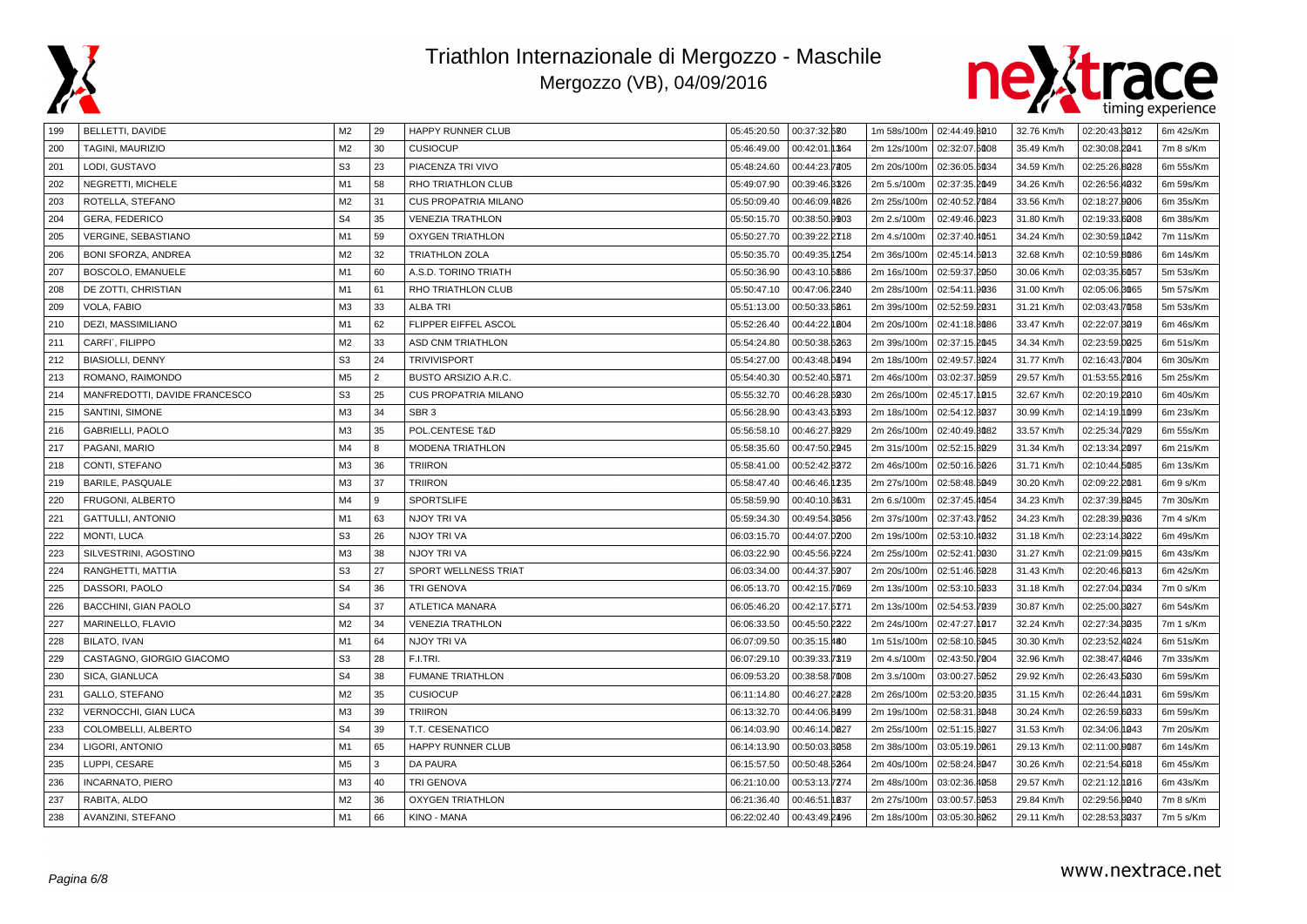



| 239        | AIRAGHI, MASSIMO           | M <sub>2</sub> | 37          | <b>GREEN HILL</b>           |             | 06:22:32.10  00:42:08.7565 | 2m 13s/100m | 02:55:31.3042 |      | 30.76 Km/h | 02:40:09.3047 |      | 7m 37s/Km |
|------------|----------------------------|----------------|-------------|-----------------------------|-------------|----------------------------|-------------|---------------|------|------------|---------------|------|-----------|
| 240        | FABBRI, GIROLAMO           | M <sub>5</sub> | $\Delta$    | <b>FUMANE TRIATHLON</b>     | 06:22:45.30 | 00:45:50.8223              | 2m 24s/100m | 03:02:39.7060 |      | 29.56 Km/h | 02:29:17.4038 |      | 7m 6 s/Km |
| 241        | SOLAGNA, ROBERTO           | M <sub>2</sub> | 38          | <b>CUS PROPATRIA MILANO</b> | 06:22:47.70 | 00:45:29.6220              | 2m 23s/100m | 02:54:59.0040 |      | 30.86 Km/h | 02:36:13.0044 |      | 7m 26s/Km |
| 242        | CALEGARI, GIOVANNI PAOLO   | M <sub>5</sub> | 5           | <b>ROAD RUNNERS</b>         | 06:22:53.20 | 00:51:15.3266              | 2m 41s/100m | 03:21:49.4069 |      | 26.75 Km/h | 02:04:49.2064 |      | 5m 56s/Km |
| 243        | AMICABILE, MAURIZIO        | M <sub>3</sub> | 41          | DA PAURA                    | 06:24:55.70 | 00:47:54.9246              | 2m 31s/100m | 03:11:09.6065 |      | 28.25 Km/h | 02:22:26.1020 |      | 6m 46s/Km |
| 244        | <b>VECE, GIUSEPPE</b>      | M <sub>3</sub> | 42          | <b>TRIATHLON AURORA</b>     | 06:25:12.40 | 00:50:05.2259              | 2m 38s/100m | 03:01:22.8054 |      | 29.77 Km/h | 02:29:29.9039 |      | 7m 7 s/Km |
| 245        | AMADI, VITTORIO            | M7             |             | <b>VENEZIA TRATHLON</b>     | 06:27:41.50 | 00:43:05.8082              | 2m 16s/100m | 02:40:08.6078 |      | 33.72 Km/h | 03:00:06.0050 |      | 8m 34s/Km |
| 246        | DONATI, MARCO              | M1             | 67          | NJOY TRI VA                 | 06:28:05.40 | 00:41:43.7354              | 2m 11s/100m | 02:55:16.7041 |      | 30.81 Km/h | 02:47:54.0048 |      | 7m 59s/Km |
| 247        | PAOLONE, PIERPAOLO         | M1             | 68          | <b>CCP ASD</b>              | 06:29:24.90 | 00:51:31.5968              | 2m 42s/100m | 03:09:02.5064 |      | 28.56 Km/h | 02:22:52.2021 |      | 6m 48s/Km |
| 248        | LAMACCHIA, FRANCO          | M <sub>5</sub> | 6           | <b>CUS PROPATRIA MILANO</b> | 06:33:44.90 | 00:51:13.2265              | 2m 41s/100m | 03:18:01.4068 |      | 27.27 Km/h | 02:19:11.0007 |      | 6m 37s/Km |
| 249        | POZZO, STEFANO             | S <sub>3</sub> | 29          | <b>IRONBIELLA</b>           | 06:51:52.30 | 00:43:06.6783              | 2m 16s/100m | 03:15:02.7067 |      | 27.68 Km/h | 02:50:04.7049 |      | 8m 5 s/Km |
| 250        | SEBASTIANO, MIANO          | M <sub>2</sub> | 39          | <b>ASD LIFE TRIATHLON</b>   | 06:57:02.80 | 00:39:03.0210              | 2m 3.s/100m | 03:01:51.8056 |      | 29.69 Km/h | 03:11:42.0051 |      | 9m 7 s/Km |
| <b>DNF</b> | ROSSETTI, ANDREA           |                | $\Omega$    | TEAM BIKE GUSSAGO AS        | <b>DNF</b>  | 00:33:00.922               |             | 02:29:23.207  |      |            |               | -1   |           |
| <b>DNF</b> | BACCHETTA, ALDO            |                | $\mathbf 0$ | S.S.D. SCHIANTARELLI        | <b>DNF</b>  | 00:37:40.802               |             | 02:21:15.001  |      |            |               | $-1$ |           |
| <b>DNF</b> | SCAPIN, MATTEO             |                | $\Omega$    | F.I.TRI.                    | <b>DNF</b>  | 00:51:20.0967              |             | 02:58:23.8046 |      |            |               | -1   |           |
| <b>DNF</b> | CAPOFERRI, GIAN BATTISTA   |                | $\Omega$    | A.S. AUTONOSATE             | <b>DNF</b>  | 00:45:27.6017              |             |               | $-1$ |            |               | $-1$ |           |
| <b>DNF</b> | DUCA, ANDREA               |                | $\Omega$    | <b>OXYGEN TRIATHLON</b>     | <b>DNF</b>  | 00:37:23.867               |             | 02:50:06.6025 |      |            |               | $-1$ |           |
| <b>DNF</b> | LUCCHINI, EMMERIK          |                | $\Omega$    | ASD TEAM HIBISCUS           | <b>DNF</b>  | 00:45:24.9215              |             | 02:59:58.4051 |      |            |               | $-1$ |           |
| <b>DNF</b> | SACCHI, FABIO              |                | $\Omega$    | <b>ASD TEAM HIBISCUS</b>    | <b>DNF</b>  | 00:44:57.9011              |             |               | $-1$ |            |               | $-1$ |           |
| <b>DNF</b> | MOLERI, ROSSANO            |                | $\Omega$    | <b>DA PAURA</b>             | <b>DNF</b>  | 00:35:58.268               |             | 02:29:18.605  |      |            |               | $-1$ |           |
| <b>DNF</b> | MARIN, ALBERTO             |                | $\Omega$    | <b>ASD TEAM HIBISCUS</b>    | <b>DNF</b>  | 00:38:45.099               |             | 02:24:52.302  |      |            |               | -1   |           |
| <b>DNF</b> | CAPPELLETTO, PAOLO         |                | $\Omega$    | EROI DEL PIAVE              | <b>DNF</b>  | 00:41:49.2162              |             | 02:40:03.5077 |      |            |               | -1   |           |
| <b>DNF</b> | SAVIOLI, CESARE            |                | $\Omega$    | DA PAURA                    | <b>DNF</b>  | 00:52:51.0073              |             |               | -1   |            |               | -1   |           |
| <b>DNF</b> | MORIGGI, STEFANO           |                | $\Omega$    | <b>DA PAURA</b>             | <b>DNF</b>  | 00:41:39.0451              |             | 02:37:09.2040 |      |            |               | $-1$ |           |
| <b>DNF</b> | CIRO', PAOLO ENZO          |                | $\Omega$    | <b>FORUM</b>                | <b>DNF</b>  | 00:41:45.8458              |             | 02:27:04.564  |      |            |               | -1   |           |
| <b>DNF</b> | FERRARI, ANDREA ANGELO     |                | $\Omega$    | <b>ASD TEAM HIBISCUS</b>    | <b>DNF</b>  | 00:42:14.0767              |             | 02:36:05.6033 |      |            |               | $-1$ |           |
| <b>DNF</b> | CUCCO, PASQUALE            |                | $\Omega$    | <b>TRIATHLON AURORA</b>     | <b>DNF</b>  | 00:41:15.9946              |             |               | $-1$ |            |               | -1   |           |
| <b>DNF</b> | MICCOLIS, MIRKO            |                | $\Omega$    | DESENZANO TRIATHLON         | <b>DNF</b>  | 00:38:02.680               |             | 02:27:42.300  |      |            |               | $-1$ |           |
| <b>DNF</b> | PIZZAMIGLIO, MATTEO ANDREA |                | $\Omega$    | BUSTO ARSIZIO A.R.C.        | <b>DNF</b>  | 00:45:26.1216              |             | 03:01:23.0055 |      |            |               | $-1$ |           |
| <b>DNF</b> | MIGLIOLI, MARCO            |                | $\Omega$    | TRIATHLON CREMONA ST        | <b>DNF</b>  | 00:34:15.432               |             | 02:28:41.800  |      |            |               | $-1$ |           |
| <b>DNF</b> | <b>GROSSI, STEFANO</b>     |                | $\mathbf 0$ | <b>TRIIRON</b>              | <b>DNF</b>  | 00:45:27.8018              |             | 02:30:34.507  |      |            |               | -1   |           |
| DNF        | BOZZI, ALBERTO             |                | $\mathbf 0$ | TRISPORTS.IT TEAM           | <b>DNF</b>  | 00:38:06.665               |             | 02:31:32.8004 |      |            |               | -1   |           |
| <b>DNF</b> | SITTA, ALESSANDRO          |                | $\Omega$    | POL.CENTESE T&D             | <b>DNF</b>  | 00:52:16.5270              |             | 03:13:48.8066 |      |            |               | -1   |           |
| <b>DNF</b> | TAMBURRANO, VALERIO        |                | $\Omega$    | F.I.TRI.                    | <b>DNF</b>  | 01:00:38.5276              |             | 03:41:04.2071 |      |            |               | $-1$ |           |
| <b>DNF</b> | TAMARI, STEFANO            |                | $\Omega$    | F.I.TRI.                    | <b>DNF</b>  | 01:07:08.2277              |             | 03:37:52.2070 |      |            |               | -1   |           |
| <b>DNF</b> | ROSSETTI, DAVIDE           |                | $\Omega$    | TEAM BIKE GUSSAGO AS        | <b>DNF</b>  | 00:31:58.183               |             | 02:13:36.50   |      |            |               | $-1$ |           |
| <b>DNS</b> | SCAPIN, MARCO              |                | $\Omega$    | BUSTO ARSIZIO A.R.C.        | <b>DNS</b>  | $-1$                       |             |               | $-1$ |            |               | $-1$ |           |
| <b>DNS</b> | NEBULONI, RODOLFO          |                | $\Omega$    | BUSTO ARSIZIO A.R.C.        | <b>DNS</b>  | -1                         |             |               | -1   |            |               | -1   |           |
| <b>DNS</b> | MAZZETTI, MARCO            |                | $\Omega$    | <b>TRIIRON</b>              | <b>DNS</b>  | $-1$                       |             |               | $-1$ |            |               | $-1$ |           |
| <b>DNS</b> | FORADINI, PAOLO            |                | $\mathbf 0$ | <b>ASD TEAM HIBISCUS</b>    | <b>DNS</b>  | $-1$                       |             |               | $-1$ |            |               | $-1$ |           |